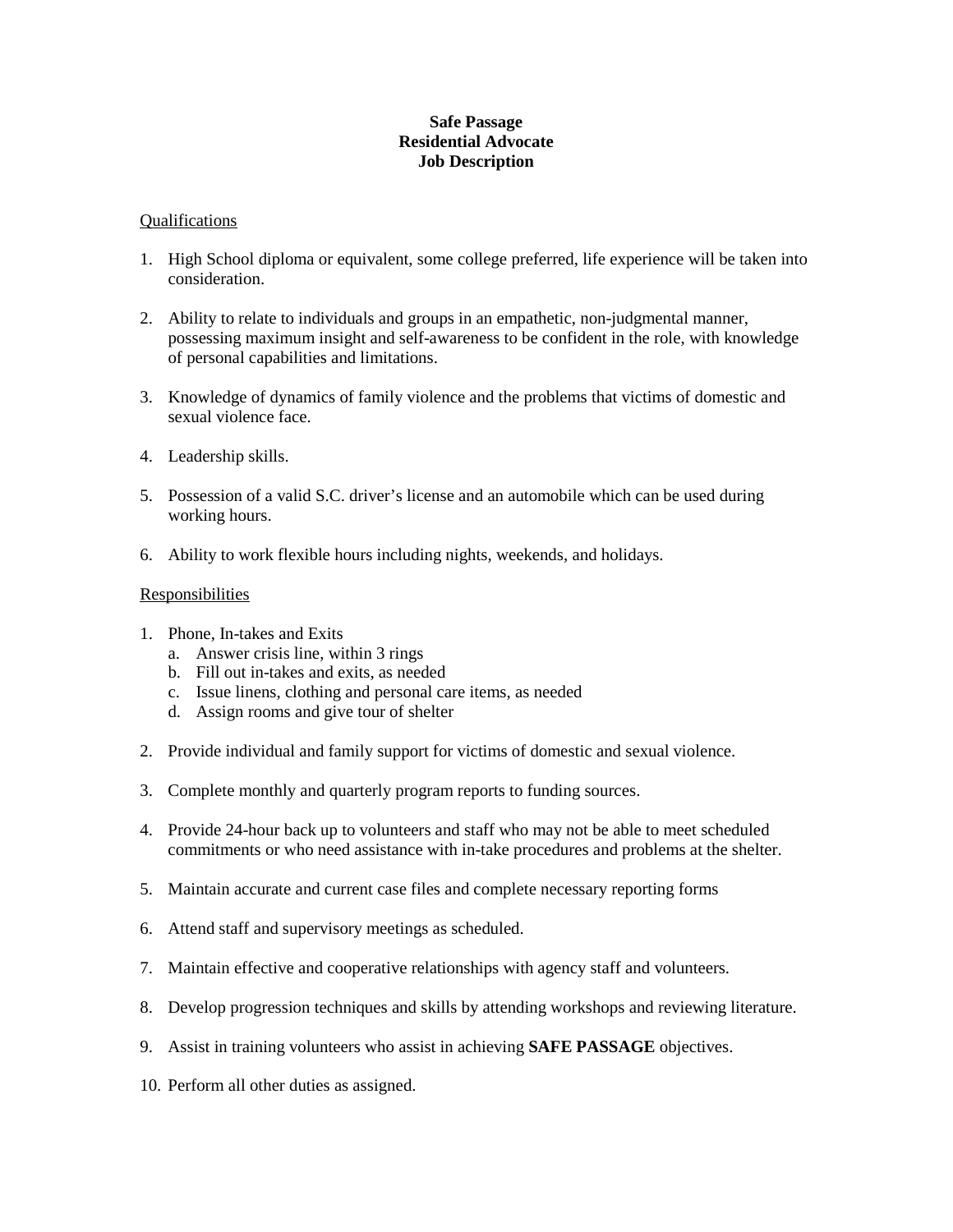# **In addition to the above responsibilities all employees of Safe Passage:**

Must demonstrate respect for the dignity and equality of all people.

Maintain standards of confidentiality in accordance with SAFE PASSAGE Policies.

Display a commitment to the mission of the agency and adhere to all policies and procedures.

Staff must present a positive public image of the program through a high level of professionalism.

Have the ability to travel, work flexible hours and to maintain a positive leadership role.

## **THIS JOB DESCRIPTION IS NOT AN EMPLOYMENT CONTRACT.**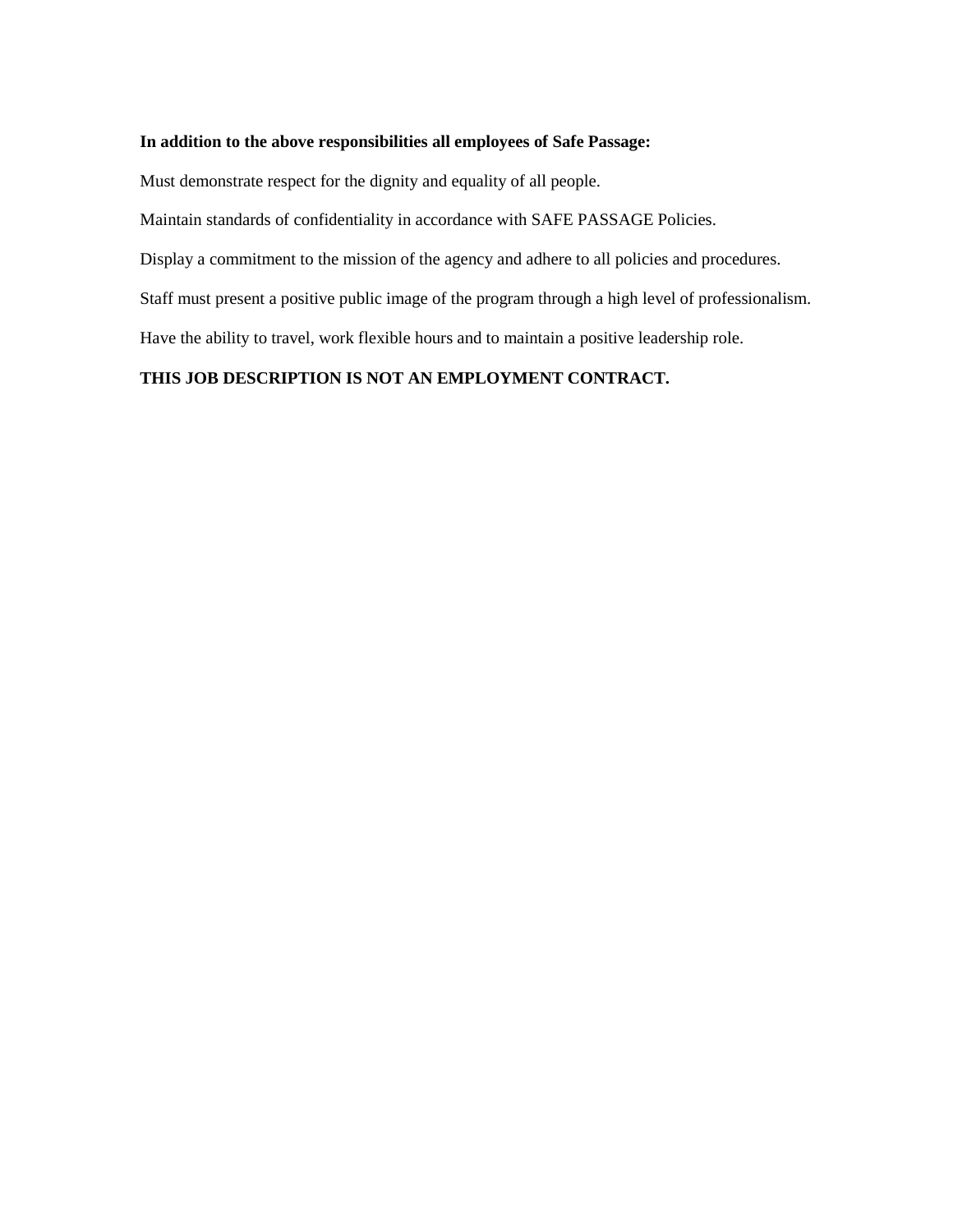### **Safe Passage Shelter Advocate Job Description**

### Qualifications

- 1. BA or BS in Human Services or related field, life experience will be taken into account.
- 2. Ability to relate to individuals and groups in an empathetic, nonjudgmental manner, possessing maximum insight and self-awareness to be confident in the role, with knowledge of personal capabilities and limitations.
- 3. Knowledge of dynamics of family violence and the problems that victims of domestic and sexual violence face.
- 4. Knowledge of group process and the ability to lead or organize a wide variety of group formats
- 5. Leadership skills.
- 6. Ability to make speeches, present workshops, and relate to groups in a non-threatening manner.
- 7. Possession of a valid SC driver's license and an automobile which can be used during working hours.
- 8. Ability to work flexible hours including nights, weekends and holidays.

#### Responsibilities

- 1. Phone, In-take and Exits
	- a. Answer crisis line, within 3 rings
	- b. Fill out in-takes and exits, as needed
	- c. Issue linens, clothing and personal care items, as needed
	- d. Assign rooms and give tour of shelter
- 2. Provide individual and family counseling for victims.
- 3. Provide group counseling for clients who have been victims of domestic violence.
- 4. Conduct in-take interviews and assist clients according to individual needs (i.e. crisis intervention, assessment of needs and provision of emergency shelter, transportation, food and referrals).
- 5. Complete monthly and quarterly program reports to funding sources.
- 6. Provide supervision and assist Director with programming for Student Intern program.
- 7. Provide 24-hour back up to volunteers and staff who may not be able to meet scheduled commitments or who need assistance with in-take procedures and problems at the shelter.